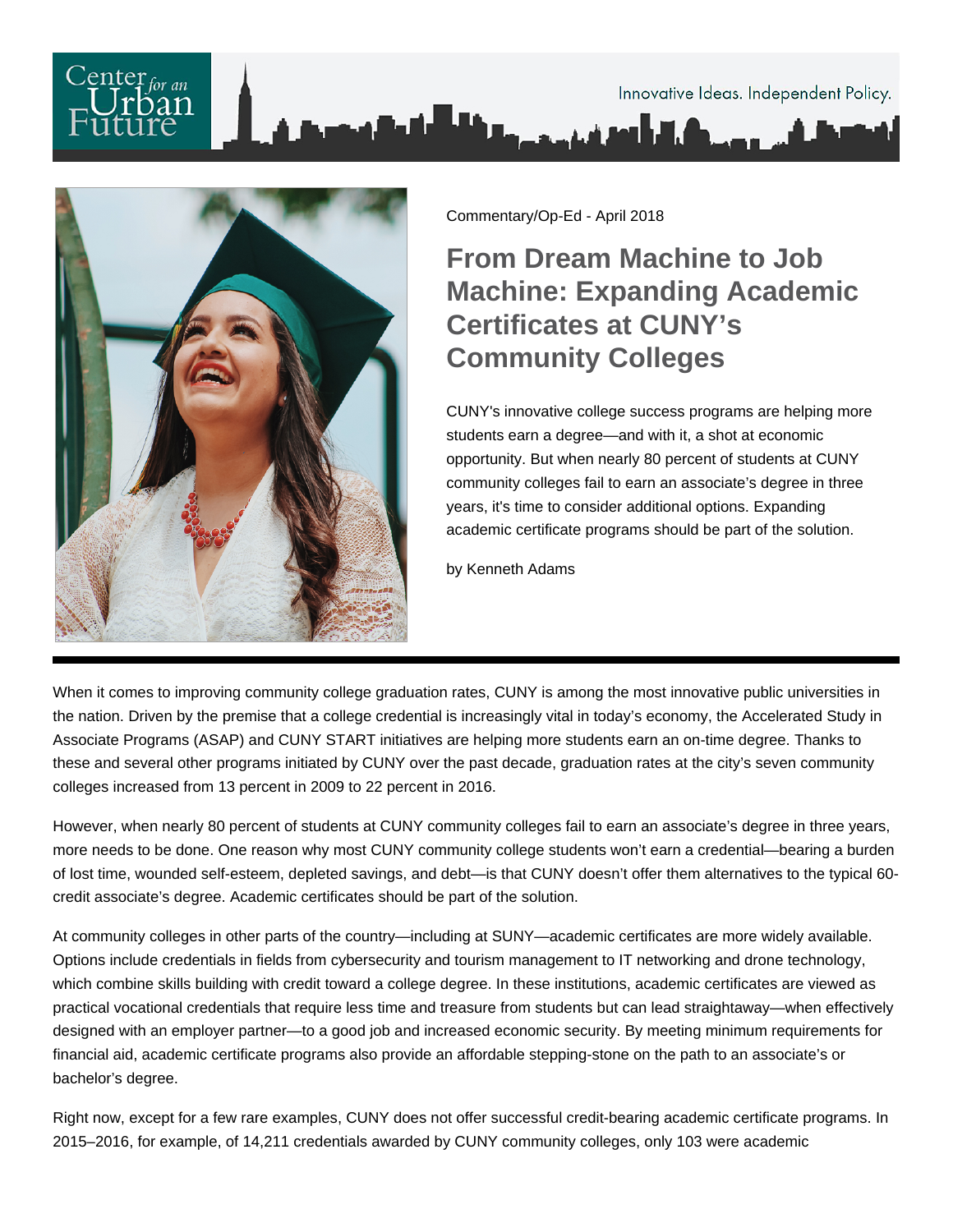certificates—fewer than 1 percent. (CUNY's senior colleges awarded 109 academic certificates in the same time span; thus of 50,022 total credentials awarded by CUNY in 2015–2016, only 212 were academic certificates.)

Among the seven CUNY community colleges, just 27 academic certificate programs are available to students. Many have no enrollment, several are duplicative across campuses, some lack engaged industry partners, and few have practical appeal to students as they fail to ensure attractive employment prospects.

To its credit, CUNY offers hundreds of non-credit industry-aligned credentials and certificates in its continuing education programs and trains thousands of incumbent workers through partnerships with unions and industry. Yet as effective as these programs are, few offer academic credit toward community college degrees.

The lack of successful academic certificate programs in CUNY's community colleges can be explained to some extent by history. Most CUNY community colleges were designed as junior colleges and feeder schools to the system's senior colleges. This history has led to a culture in which the definition of success, for many faculty and administrators, is limited to graduating with an associate's degree and transferring to a senior college. The goal of vocational training for jobs and careers is often subordinate to a culture of a traditional liberal arts college.

In fact, liberal arts is the most popular major, by far, at CUNY community colleges. It is often followed by criminal justice, due in part to the popularity of various television crime dramas. In contrast, Associate of Applied Science (AAS) programs, which train students for careers, have relatively low enrollment. At Bronx Community College, only 25 percent of students pursue AAS degrees, a surprisingly low share for a community college serving students from the poorest county in the state in a global capital with a prosperous economy. At Borough of Manhattan Community College, the rate is 15 percent; at Kingsborough Community College, it's 18 percent.

CUNY is right to focus on degree programs when so many of the well-paying jobs in New York's economy require a bachelor's degree. But today, as documented in a recent report by the Center for an Urban Future, there are still [too few](https://nycfuture.org/research/degrees-of-difficulty)  [students graduating.](https://nycfuture.org/research/degrees-of-difficulty) In 2016, CUNY community colleges had an average three-year graduation rate of just 22 percent. Allowing students more time doesn't help much: approximately 64 percent of CUNY community college students will not earn a degree within 10 years.

Working with business and industry associations, unions, and individual employers, CUNY should design new credit-bearing certificate programs "stacked" under AAS degrees. These programs should provide students with industry-aligned credentials that lead to good jobs in high-growth sectors of the city's economy. New offerings could draw on the success of CUNY's noncredit certificate programs by building short-term credentials into degree-track programs. Imagine, for example, certificates that enable students to get work experience along with decent wages in healthcare, technology, tourism, human services, financial services, entertainment, and the creative economy. Each of these important sectors includes entry-level positions that require basic skills and some amount of vocational training, but not a bachelor's degree.

Of course, a student who earns a certificate to be an auto mechanic, a Licensed Practical Nurse, or a child-care aide is under no obligation to remain in that job forever. The certificate enables him or her to earn a living, gain work experience that will be valued by future employers, and start to build a professional network—the latter two of which are fundamental to career advancement and income growth. In time, that student can return to a community college, earn more credits, graduate with an associate's degree, and perhaps move on to a senior college.